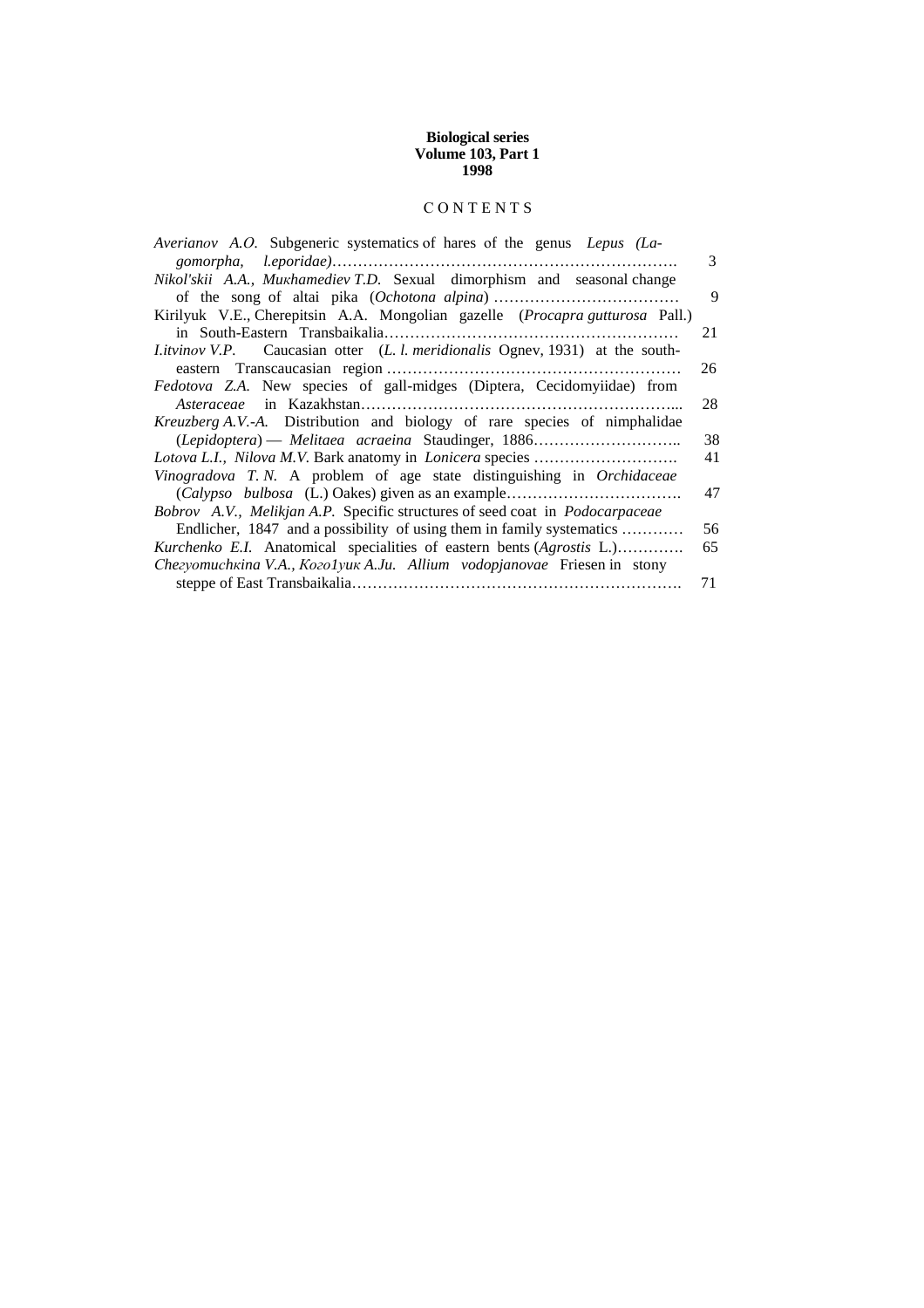# С О Д Е Р Ж А Н И Е

| Аверьянов А.О. Подродовая систематика зайцев рода Lepus (Lagomorpha, Lepo-        | 3  |
|-----------------------------------------------------------------------------------|----|
| Никольский А.А., Мухамедиев Т.Д. Половой диморфизм и сезонные изменения песни     |    |
|                                                                                   | 9  |
| Кирилюк В.Е., Черепицын А.А. Дзерен в Юго-Восточном Забайкалье                    | 21 |
| Литвинов В.П. Кавказская выдра (L. l. Meridionalis Ognev, 1931) в юго-восточном   |    |
|                                                                                   | 26 |
| Федотова З.А. Новые виды галлиц (Diptera, Cecidomyiidae) со сложноцветных         |    |
|                                                                                   | 28 |
| Крейцберг А.В.-А. Распространение и биология редкого вида нимфалид (Lepidoptera,  |    |
| Nymphalidae) — шашечницы-акреины (Melitaea acraeina Staudinger, 1886)             | 38 |
|                                                                                   | 41 |
| Виноградова Т.Н. Проблема выделения возрастных состояний у орхидных на примере    |    |
|                                                                                   | 47 |
| Бобров А.В., Меликян А.П. Специфические признаки семенной кожуры и возможность их |    |
| использования в систематике семейства P o d o c a r p a c e a e Endlicher, 1847   | 56 |
| Курченко Е.И. Анатомические особенности дальневосточных полевиц (род Agrostis L.) | 65 |
| Черемушкина В.А., Королюк А.Ю. Allium vodopjanovae Friesen в каменистых степях    |    |
|                                                                                   | 71 |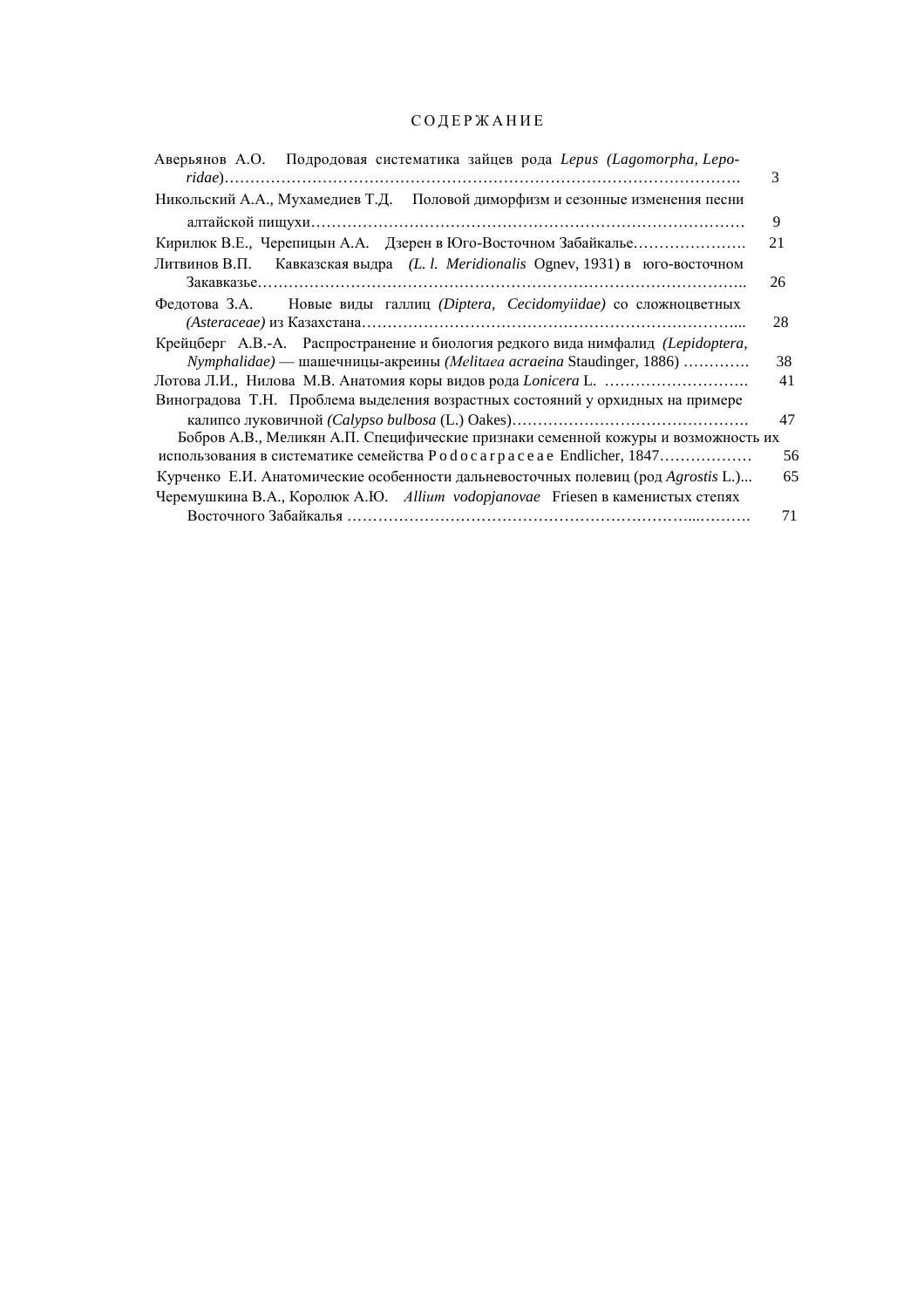### SUBGENERIC SYSTEMATICS OF HARES OF THE GENUS *LEPUS (LAGOMORPHA, LEPORIDAE)*

*A.O. Averianov* 

#### **Summary**

The systematics of the genus *Lepus* is revised. The genus includes 22 living and 3 fossil species; they were united into seven subgenera: *Sinolagus,* subgen. nov. (type *L. sinensis* Gray, 1832), *Poecilolagus* Lyon, 1904, *Eulagos* Gray, 1867, *Lepus* s. str., *Tarimolagus* Gureev, 1947, *Sabanolagus,*  subgen. nov. (type *L. victoriae* Thomas, 1893) and *Macrotolagus* Mearns, 1896.

# **SEXUAL DIMORPHISM AND SEASONAL CHANGE OF THE SONG IN ALTAI PIKA** *(OCHOTONA ALPINA)*

*A.A.Nikol'skii, T.D. Mukhamediev* 

#### **Summary**

In 1991 — 1993 in Sayano-Shushenskii state biosphere reserve (West Sayan, South of Krasnoyarsk Territory) we observed vocal activity of Altai pika. Animals were marked with ear tags. Vocal displays of pikas were tape-recorded. Electro-acoustical analysis of recordings was done. In the vocal repertoire of Altai pika we found the song — acoustical display involving several structural components. Also testises of males were measured.

Trill is a component of the song of adult males and it never occurs in the song of adult females. Singing activity in males is maximum in breeding season and reduces to zero level in late summer. On the contrary, singing activity in females is minimum in breeding season and gets maximum level in late August. Critical moment of the seasonal dynamics of adult males' and females' vocal activity sets in early July. This time vocal activity of females begins to dominate over that of males. This period is characterized by the most complex changes in the species living cycle. Pikas' breeding activity fades, they start to store the food for winter; peak of nesting ' period still exists, but the young animals begin dispersing. Period of females' maximum vocal : activity coincides with the period of stabilization of spatial pattern of the settlement. Males' vocal activity positive correlates with the size of testises. It is supposed that vocal activity of males undergoes hormonal (androgen) control.

# **MONGOLIAN GAZELLE** *(PROCAPRA GUTTUROSA* **PALL.) IN SOUTH-EASTERN TRANSBAIKALIA**

*V.E. Kirilyuk, A.A.Cherepitsin* 

# **Summary**

In the 18th century Mongolian gazelle *(Procapra gutturosa* Pall.) inhabited all the steppe zone in South-Eastern Transbaikalia (Russia). Thousands of gazelles migrated there in winter from Mongolia and China. The local population had been disappearing through people fault until 1970s—1980s. Since 1992, the local population from adjoining area of Mongolia has settled in South-Eastern Transbaikalia on the territory of "Daursky" nature reserve. In 1994 50 to 60 gazelles and in 1995 about 25 gazelles bred in the reserve. Simultaneously, the intensity of gazelles' migration in Mongolia has increased toward the sector between Torey Lakes and the junction of Russian, Mongolian and Chinese borders. This is a result of the increase in the number of gazelles in Eastern Mongolia. Also some prerequisites exist for the species restoration in South-Eastern Transbaikalia now.

# **CAUCASIAN OTTER** *(L.l. MERIDIONALIS* **OGNEV, 1931) AT THE SOUTH-EASTERN TRANSCAUCASIAN REGION**

*V.P. Litvinov* 

#### **Summary**

Otters are rare in the area examined. Their presence at Kyzyl-Agach reserve was first mentioned in 1937. In 1970s after Malyi Kyzyl-Agach gulf was transformed into a freshwater reservoir their numerity started growing. The presence of several otter families has been reported every year, and in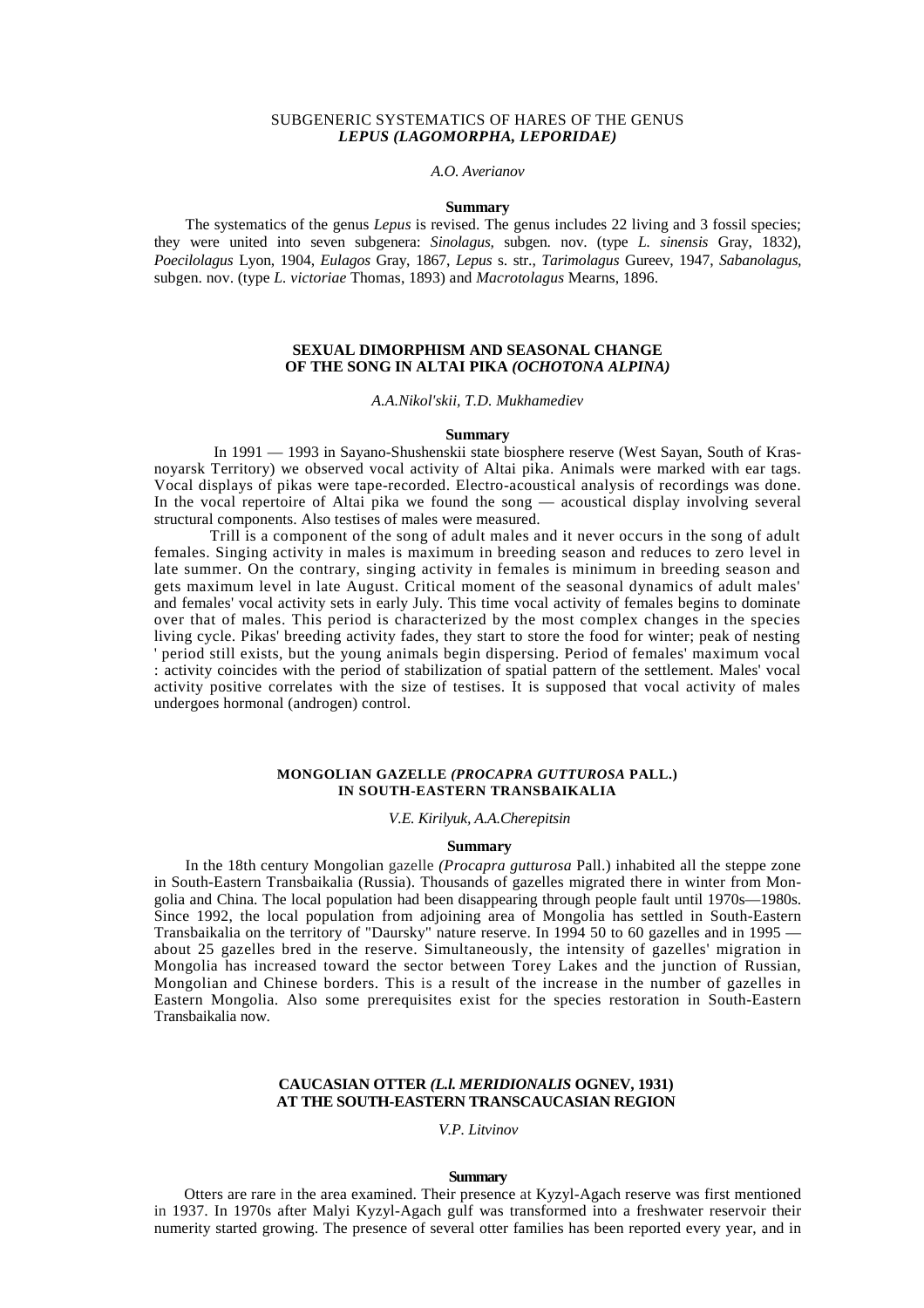1974 a crumbled burrow with blind cubs in it was found. A year later a couple of adult otters with oneyear-old whelp was caught.

When large reservoirs were maid in Talysh mountains and a network of water-feeding collectors was laid in steepe areas of south-eastern Transcaucasian region, some former otter inhabitations appeared to be demolished while new ones showed up. The coloration of individuals examined as well as their body and skull sizes are provided in the present paper.

# **NEW SPECIES OF GALL-MIDGES** *(DIPTERA, CECIDOMYIIDAE)*  **FROM** *ASTERACEAE* **IN KAZAKHSTAN**

# *Z.A. Fedotova*

#### **Summary**

Six new species of gall-midges are described: *Arthrocnodax asiaticus* sp. n., *A. chondrillaphilus* sp.n., *A. sajramicus* sp.n., *Dasineura seneciocola* sp. n. and *Jaapiella cousiniae* sp. n. Fourof them are found to be predators of plant mites on *Achillea, Chondrilla* and *Hieracium.* Twonew species from the genera *Dasineura* and *Jaapiella* develop in flower galls on *Cousinia* and*Senecio. Cousinia* is a new source of food known for gall-midges. Data on biology and distribution of new gallmidges are given.

# **DISTRIBUTION AND BIOLOGY OF RARE SPECIES OF NIMPHALIDAE** *(LEPIDOPTERA)* **—** *MELITAEA ACRAEINA* **STAUDINGER, 1886**

*A.V.-A. Kreuzberg* 

### **Summary**

A population of the rare endemic species *Melitaea acraeina* Staudinger, 1886 was found in Fergana Valley. For a long period of time the special studies on biology, phenology and numerity dynamics of this species were held. At present, this species appears to be ruderal, being recorded in agrolandscapes, because its original biotopes were destroyed.

# **ANATOMY OF BARK IN** *LONICERA* **SPECIES**

*L.I.Lotova, M.V.Nilova* 

#### **Summary**

The stem bark anatomy in 39 species of the genus *Lonicera* was studied. All the species examined were found to be very close to each other in the structure of one-year-old and perennial shoots. The primary bark consists of parenchyma and collenchyma. It becomes deformed at the early stages. The primary phloem is represented by fibers, markedly large in section, forming an entire ring. The secondary phloem in one-year-old shoots consists of sieve tubes with companion cells and storage parenchyma. Sieve plates are compound, with 6—10 sieve areas in each. The secondary phloem in perennial stems also contains fibers, forming diversely shaped groups. At the first vegetation period the first periderm originates directly under the ring of protophloem fibers. The circular rhytidome in perennial stems consists of periderms, alternating with died sites of secondary phloem. The outer cork layers gradually exfoliate.

### **A PROBLEM OF AGE STATE DISTINGUISHING IN** *ORCHIDACEAE (CALYPSO BULBOSA* **(L.) OAKES AS AN EXAMPLE)**

*T.N. Vinogradova* 

#### **Summary**

Giving *Calypso bulbosa* as an example, we considered the possibility of using some structural traits (including a number of leaf nerves) for distinguishing age states in the species studied. Observations, being held for many years, revealed that the number of nerves could either increase or decrease in the particular plant after usual leaf changing. When a population underwent stress situations (frosts, transplantation), the number of plants with the nerve number changed (in one or another way) increased. Also some questions pertaining to *Calypso* ecology are discussed in the present issue.